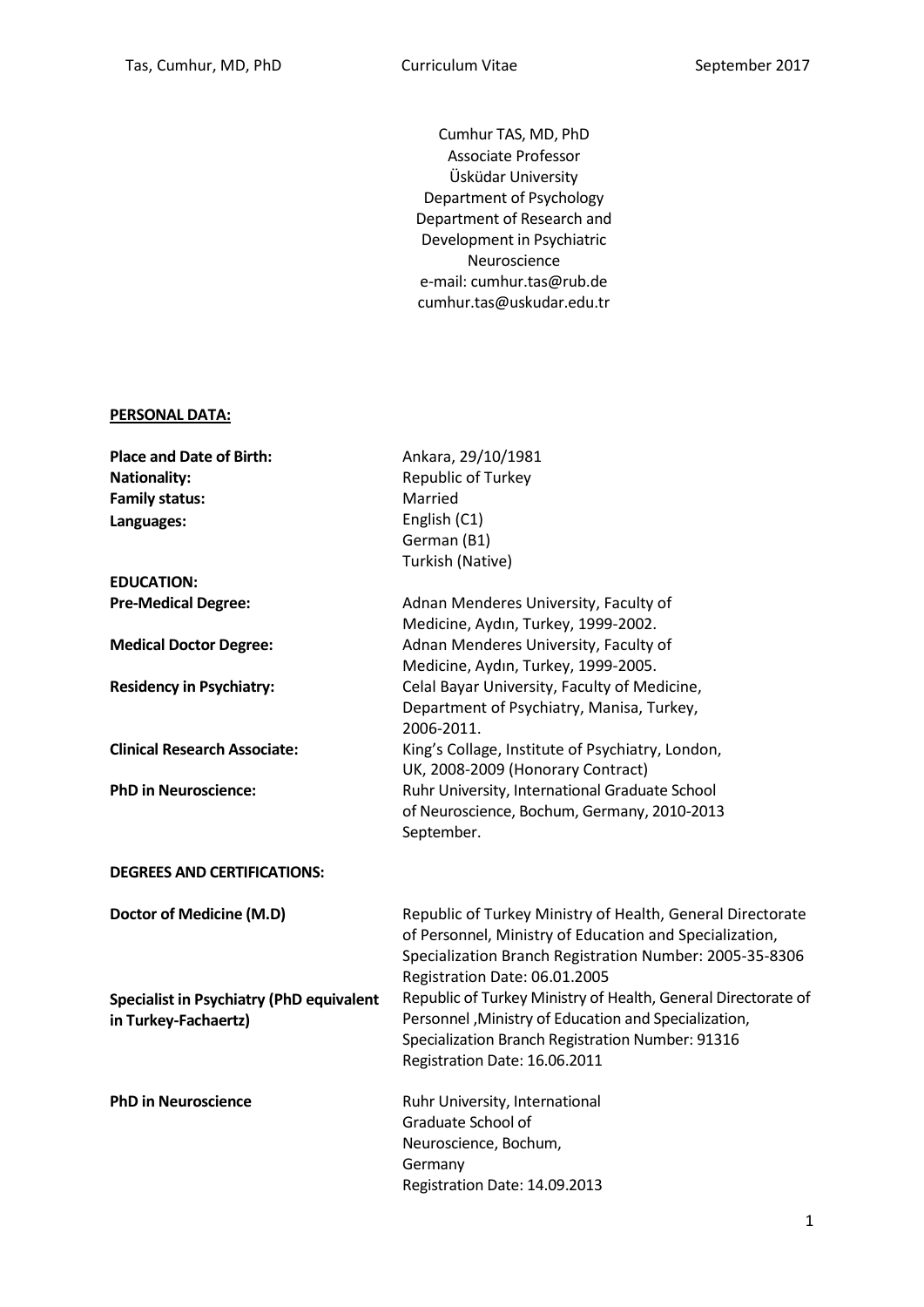Grade: summa cum laude

**Dissertation Thesis: Psychiatry, Celal Bayar University, Izmir, Turkey** Family involved Social Cognition training program in psychosis. (2009-2011).

> **Neuroscience PhD, Ruhr University Bochum, Germany**  Understanding Social Functioning in Schizophrenia. (2010- 2013)

#### **REPORT OF EVALUATION OF EDUCATIONAL CREDENTIALS:**

| <b>Certificate for Computerized Cognitive</b><br><b>Remediation in Psychosis</b><br><b>Certificate for Cognitive Behavioral</b><br>Therapy, | King's Collage Institute of Psychiatry, UK, 2009.<br>CBT@GP Association 18 hours theoretical training.             |
|---------------------------------------------------------------------------------------------------------------------------------------------|--------------------------------------------------------------------------------------------------------------------|
|                                                                                                                                             | Malatya, 2010. Compos Mentis 40 hours theoretical<br>training. Turkey, 2006.                                       |
| <b>Certificated SPSS Course-Statistics</b>                                                                                                  | King's College, Institute of Psychiatry, London, UK, 2009.                                                         |
| <b>Social Cognition and Interaction training</b><br>in Schizophrenia                                                                        | King's Collage, Institute of Psychiatry, London, UK, 2009.                                                         |
| <b>Certificated SPM (Statistical Parametric</b><br>Images) - fMRI(functional MRI)and<br><b>VBM (Voxel Based Morphometry)</b><br>course      |                                                                                                                    |
| <b>Certificated advanced course on</b><br>statistics:                                                                                       | University of Zurich, Zurich, Switzerland, 2011.                                                                   |
|                                                                                                                                             | Research School, Ruhr University, Bochum, Germany,<br>2011.                                                        |
| <b>Certificated research proposal</b><br>preparation course:                                                                                |                                                                                                                    |
| <b>Workshop-Evidence Based Medicine in</b>                                                                                                  | Research School, Ruhr University, Bochum, Germany,<br>2011.                                                        |
| <b>Psychotic Disorder</b>                                                                                                                   | Lundbeck Institute, Copenhagen, Denmark, 2008.                                                                     |
| <b>PROFESSIONAL</b><br><b>WORKING EXPERIENCE:</b>                                                                                           |                                                                                                                    |
| 2005-2006                                                                                                                                   | <b>General Practitioner</b><br>Saydam Medical Center Kusadasi, Turkey                                              |
| 2006-2011                                                                                                                                   | Residency in Psychiatry<br>Celal Bayar University, Faculty of Medicine, Department of<br>Psychiatry, Izmir, Turkey |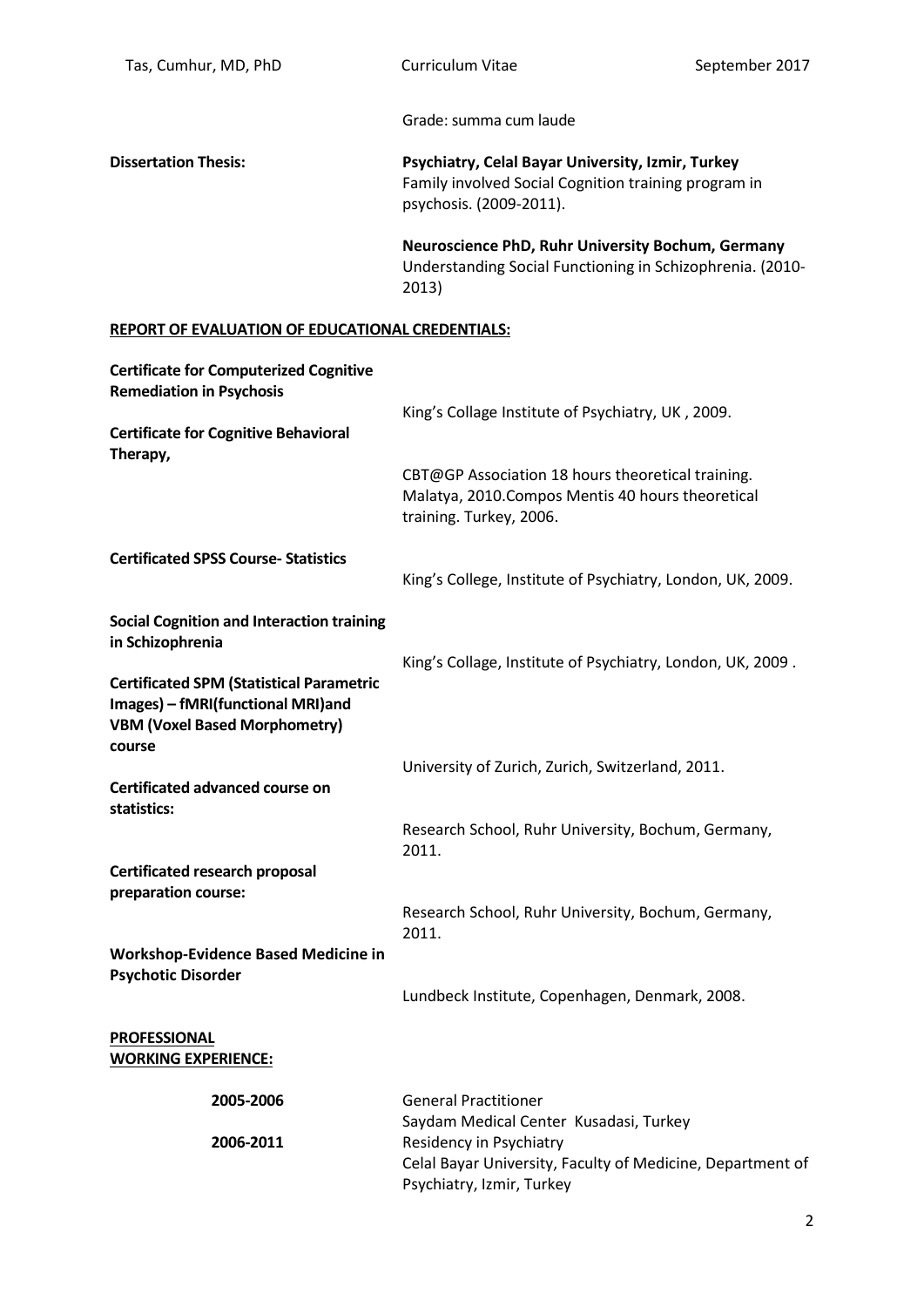| Tas, Cumhur, MD, PhD                            | <b>Curriculum Vitae</b>                                                                                                                                                                                                                                                                          | September 2017 |  |
|-------------------------------------------------|--------------------------------------------------------------------------------------------------------------------------------------------------------------------------------------------------------------------------------------------------------------------------------------------------|----------------|--|
| 2008-2009                                       | <b>Clinical Research Associate</b><br>King's Collage Institute of Psychiatry (Psychology Dep.<br>2008-2012 (Honorary Contract)                                                                                                                                                                   |                |  |
| 2011-2013                                       | Research Assistant, Ph.D. Candidate<br>Research Department of Cognitive Neuropsychiatry and<br>Psychiatric Preventive Medicine, Department of Psychiatry,<br>LWL University Hospital, Ruhr-University Bochum,<br>Germany                                                                         |                |  |
| 2013-                                           | Associate Professor, Üsküdar University<br>Department of Psychology<br>Department of Research and Development in Psychiatric<br>Neuroscience                                                                                                                                                     |                |  |
| <b>HONORS &amp; AWARDS:</b>                     |                                                                                                                                                                                                                                                                                                  |                |  |
|                                                 | 2005: Turkish Schizophrenia Federation: Best Psychosocial<br>Rehabilitation project in Schizophrenia Award<br>2010: Ruhr University, PhD Scholarship.<br>2012: Publication Award-Scientific and Technological<br>Research Council of Turkey (TUBITAK) (Tas et al., 2012,<br>Psychiatry Research) |                |  |
| PROFESSIONAL AND NONPROFESSIONAL ORGANIZATIONS: |                                                                                                                                                                                                                                                                                                  |                |  |
| 2005                                            | <b>Turkish Medical Association</b>                                                                                                                                                                                                                                                               |                |  |
| 2006                                            | Turkish Psychiatry Association, Local Manisa Secretary                                                                                                                                                                                                                                           |                |  |
| 2006                                            | Turkish Psychiatry Association, Psychiatric Rehabilitation<br>Unit Member                                                                                                                                                                                                                        |                |  |
| 2007                                            | Psychiatry Association, Schizophrenia Unit Member                                                                                                                                                                                                                                                |                |  |
| 2007                                            | Manisa, Life With Schizophrenia Association-council<br>member                                                                                                                                                                                                                                    |                |  |
| 2011                                            | Schizophrenia International Research Society member                                                                                                                                                                                                                                              |                |  |

### **FIELD OF INTEREST**

Schizophrenia, Social cognition, Social functioning, Neurocognition, Neuroimaging

### **Short Academic Biography**

I am a psychiatrist and have obtained my PhD in neuroscience (summa cum lauda) at the International Graduate School of Neuroscience, Ruhr University Bochum. I am based at the Uskudar University Psychology Department and am a honorary research fellow at the Research Department of Cognitive Neuropsychiatry and Preventative Medicine, LWL-University Hospital, Bochum. I received my M.D. from Adnan Menderes University, Turkey in 2005, and specialization degree in psychiatry from Celal Bayar University, Turkey in 2011. I held a visiting fellowship as a honorary research associate at the Psychology Department in the Institute of Psychiatry, King's College London, from 2008 to 2009.

During my PhD my primary research interests were social cognition, social learning and their implications on social functioning in patients with schizophrenia. I investigated the role of oxytocin in explaining the social functioning in schizophrenia patients. I am also the developer of a Familyinvolved Social Cognition and Interaction Training Program (f-SCIT) in schizophrenia, and thus have a special interest in the development of new rehabilitative social cognitive interventions in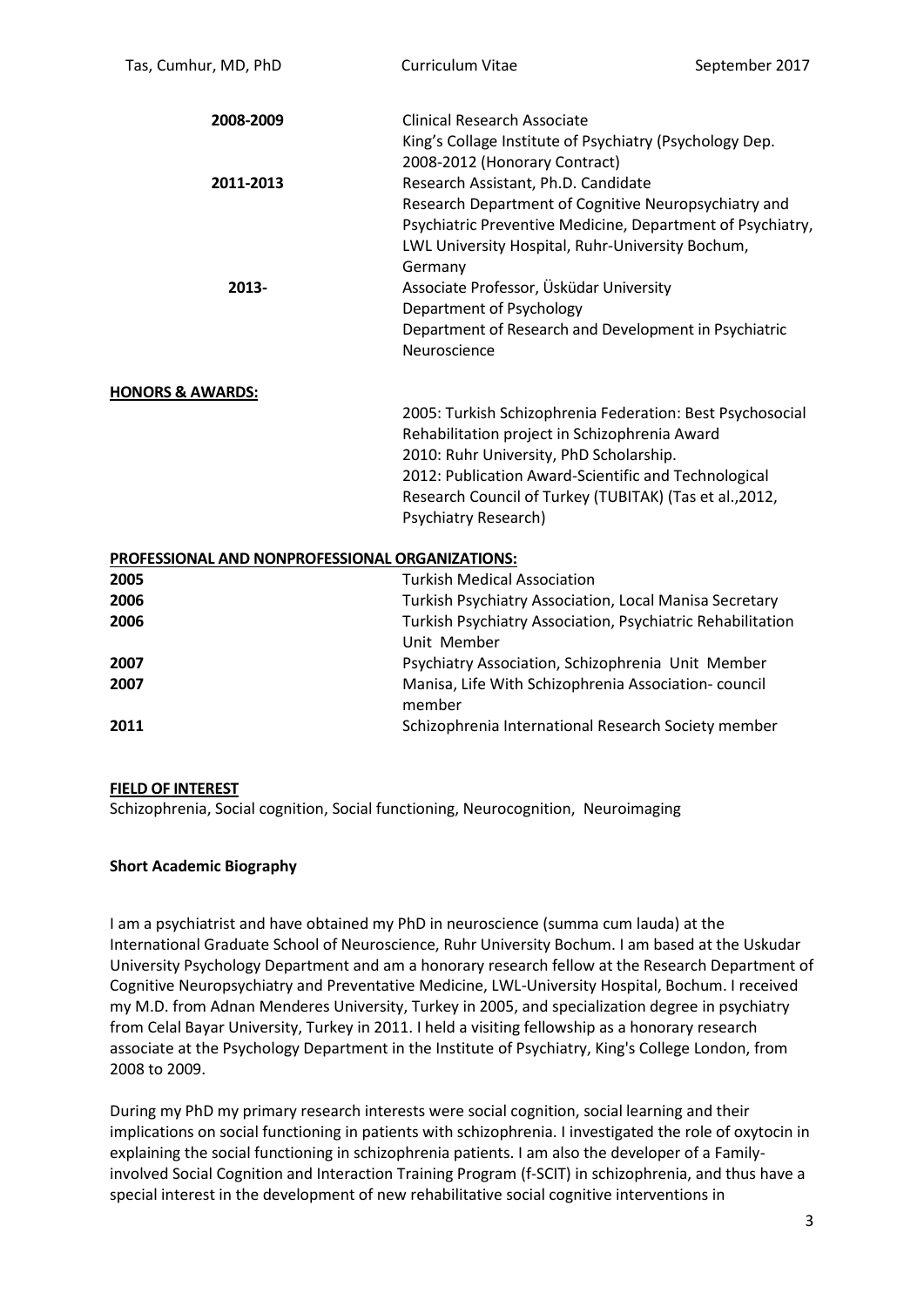schizophrenia.

In Uskudar University, I am acting as the research and development coordinator and have conducted several studies in psychiatric neuroscience using neuroimaging techniques involving VBM, EEG and fMRI together with my research group. (see www.cumhurtas.com-personal web page for more details.)

## **AD HOC REVIEWER**

Psychiatry Research (2013,2014,2015-2016-2017) Journal of Psychiatric Research (2014) European Psychiatry (2013) BMC Psychiatry (2014) Schizoprenia Research (2014,2015-2016-2017) Psychiatria Danubina (2014) Journal of Nervous and Mental Disorders (2015) Journal of Affective Disorders (2015) Associate Editor in the Journal of Neurobehavioral Sciences (2013-)

**PUBLICATIONS:** 

### **Research Grants**

**1. Project Coordinator,** Turkish Computerized-Cognitive Remediation Program for Psychiatric Patients, ISTKA (Istanbul Reach and Development Agency), Grant no: 2015- TR10-YNK-0022, Year**:** 2015-2016; Funding: 326.000 Euro

### **Published Journal Articles:**

**1. Taş C.** , Esen-Danacı A., (2008). Homocystinuria and early onset schizophrenia: Casereport. Bulletin of Clinical Psychopharmacology, 18:298-305.

**2.**Gulseren L, Cam B, Karakoc B, Yigit T, Danaci AE, Cubukcuoglu Z, **Tas C.**, Gulseren S, Mete L., (2010). The perceived burden of care and its correlates in schizophrenia. Turkish Journal of Psychiatry, 21:203-12.

**3. Tas C.**, Danaci.A.E., Cubukcuoglu Z., Brüne M., (2012). Impact of family involvement on social cognition training of clinically stable outpatients with schizophrenia – a pilot study. Psychiatry Research, 195:32-38.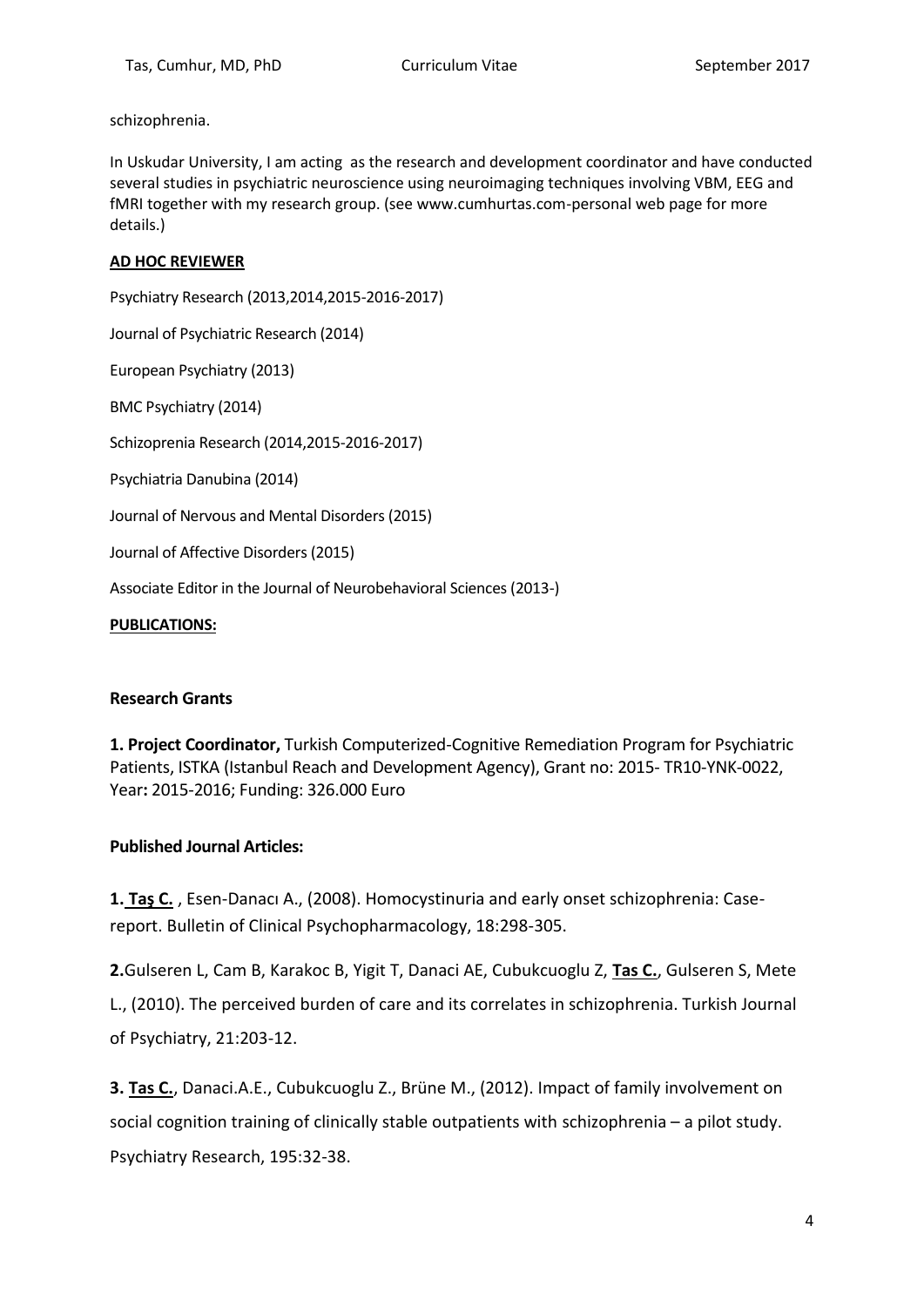**4.** Brown, E.C., **Tas, C.**, Brüne, M., (2012). Potential therapeutic avenues to tackle social cognition problems in schizophrenia. Expert Review of Neurotherapeutics, 12:71-81.

**5.** Brüne M., **Tas C.**, Wischniewski J., Heinisch C., Newen A., (2012). Hypnotic ingroupoutgroup suggestion influences economic decision-making in an Ultimatum Game. Conciousness and Cognition, 21:939-46.

**6.** Wiebkew. Majoreka K., **Tas C.**, Küperd C., Saimehc N. Juckel G., Brüne M., (2012). Emotion Recognition in Pictures of Facial Affect: Is there a Difference between Forensic and Nonforensic Patients with Schizophrenia? European Journal of Psychiatry, 26:73-85.

**7. Tas C.**, Brown E., Esen-Danacı A., Lysaker P., Brüne M., (2012). Intrinsic motivation and metacognition as predictors of learning potential in patients with remitted schizophrenia. Journal of Psychiatry Research, 46:1086-92.

**8. Tas C.**, Brown E., Cubukcuoglu Z., Aydemir O., Esen-Danacı A, Brüne M., (2013). Towards an integrative approach to understanding quality of life in schizophrenia: The role of neurocognition, social cognition, and psychopathology. Comprehensive Psychiatry, 54:262-8.

**9.** Brüne M., Scheele D., Heinisch C., **Tas C.**, Wischniewski J., Güntürkün O., (2012). Empathy moderates the effect of repetitive transcranial magnetic stimulation of the right dorsolateral prefrontal cortex on costly punishment. PLoS ONE 7(9): e44747. doi:10.1371/journal.pone.0044747.

**10.** Brüne M., **Tas C.**, Brown E.C., Armgart C., Dimaggio, G., Lysaker P., (2013). Metakognitive und sozial-kognitive Defizite bei Schizophrenien. Funktionelle Bedeutung und Behandlungsstrategien. Zeitschrift für Psychiatrie, Psychologie und Psychotherapie, 61: 231- 237.

**11.** Brüne M, Ebert A., Kolb M., **Tas C.**, Roser P., (2013). Oxytocin ameliorates avoidant attentional biases to angry faces in adults with borderline personality disorder. Human Psychopharmacology: Clinical and Experimental, 28(6), 552-561.

**12.** Brown E., **Tas C.**, Can H., Esen-Danaci A, Brüne M., (2014). A closer look at the relationship between the subdomains of social cognition, social functioning and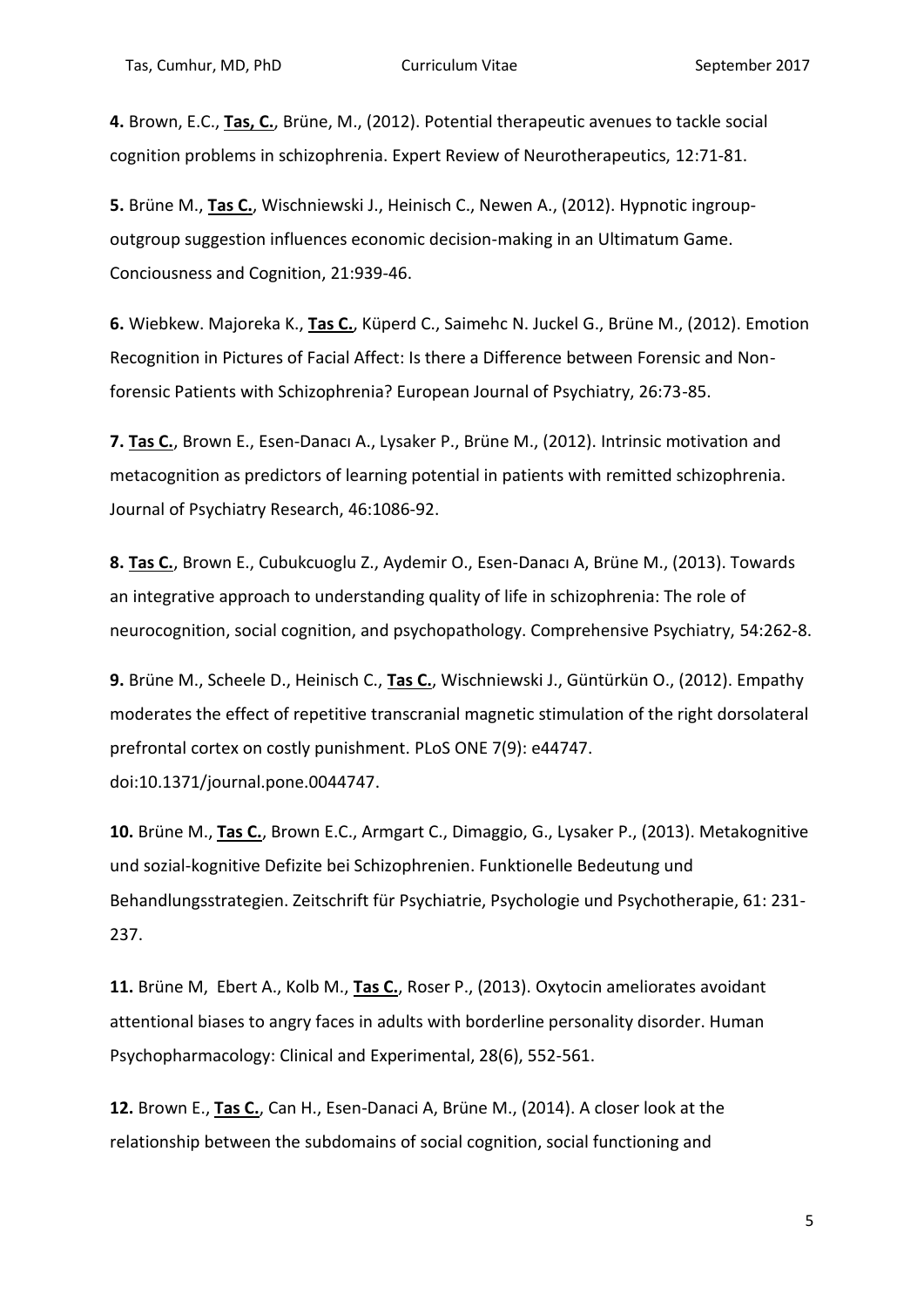symptomatology in clinically stable patients with schizophrenia. Comprehensive Psychiatry, 55: 25-32.

**13.** Çebi, M., **Taş, C**., Tarhan, N. (2014). New Treatment Approaches in Tinnitus: The Place of Repetitive Transcranial Magnetic Stimulation and Transcranial Direct Current Stimulation Turkish Archives of Otolaryngology (http://dx.doi.org 10.5152/tao.2014.533).

**14. Tas C.,** Erensoy H., İbadi Y., Brown EC., Tarhan N, (2014). QEEG related changes following the treatment of anxiety disorders: Case series. The Journal of Neurobehavioral Sciences, 1 (1), 9-13.

**15.** Aydemir Ö., Çubukçuoğlu Z., Erdin S., **Tas C.**, Onur E., Berk M., (2014). Oxidative stress markers, cognitive functions, and psychosocial functioning in bipolar disorder: an empirical cross-sectional study. Revista Brasileira de Psiquiatria, 36(4), 293-297.

**16.** Brown E., **Tas C.**, Kuzu D., Esen-Danaci A, Roelofs K., Brüne M., (2014). Social approach and avoidance behaviour is modulated by endogenous oxytocin in schizophrenia. Psychiatry Research, 219(3), 436-442

**17. Tas C.**, Brown E., Aydemir O., Brüne M., Lysaker P., (2014). Metacognition in psychosis:Comparison of schizophrenia with bipolar disorder. Psychiatry Research, 219(3), 464-469.

**18.** Gonzalez-Liencres C., **Tas C.**, Brown EC. Erdin S., Onur E., Cubukcoglu Z., Aydemir O., Esen-Danaci A., Brüne M., (2014). Oxidative stress in schizophrenia: A case-control study on the effects on social cognition and neurocognition. BMC psychiatry, 14(1), 268.

**19. Tas C.**, Cebi M., Tan O., Hizli-Sayar G., Tarhan N., Brown E., (2015). EEG power, cordance and coherence differences between unipolar and bipolar depression. Journal of Affective Disorders, 172:184-190.

**20. Tas C.**, Brown E., Onur E., Aydın O, Aydemir O, Brüne M., (2015).The effects of basal oxytocin levels on the recognition of emotions in bipolar disorder. Bulletin of Clinical Psychopharmacology, 25 (1), 19-26.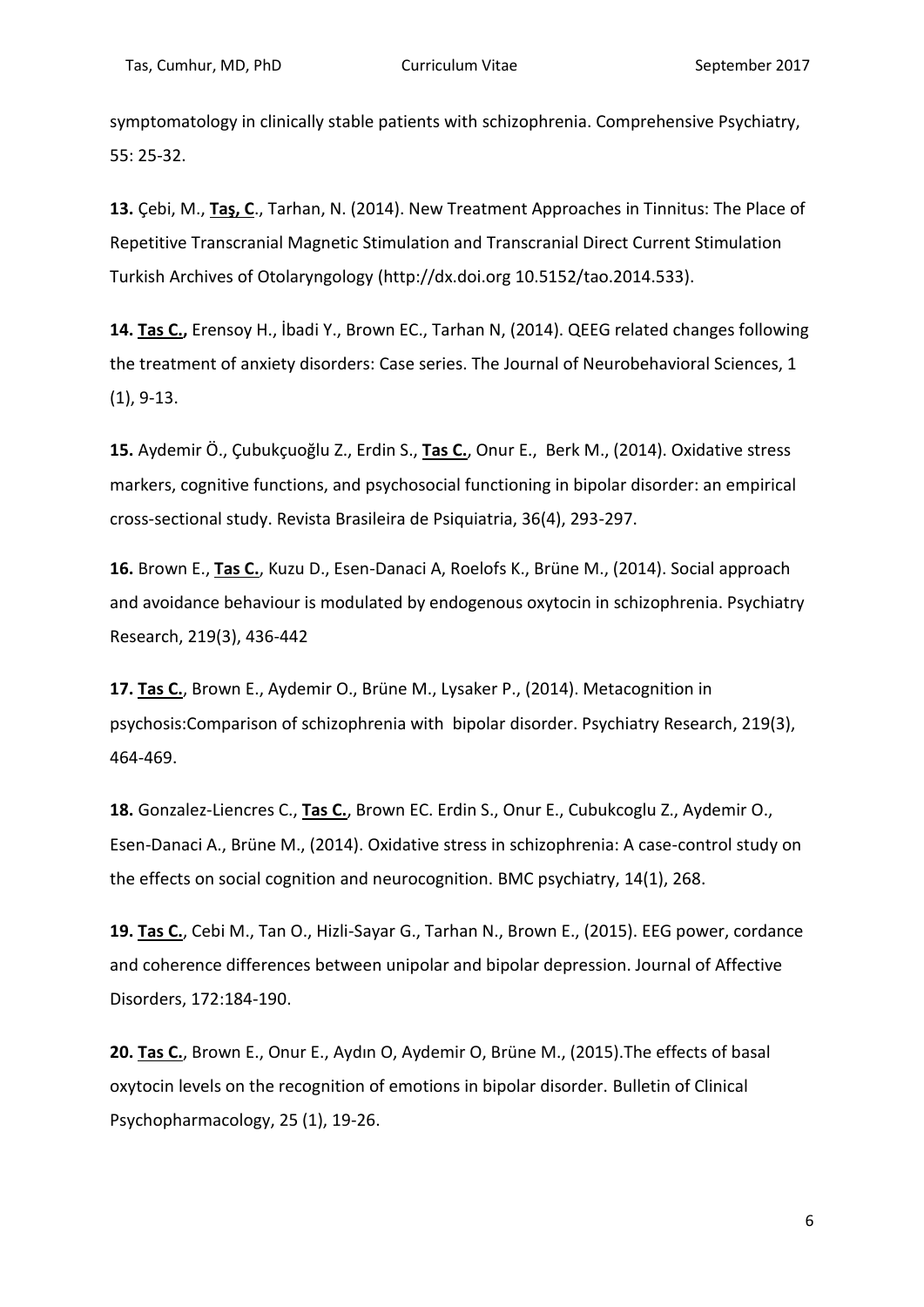**21. Tas C.,** Karaköse R., Metin B., Yıldız G. N., Ekmen S., Brown E. C. & Tarhan N., (2015) Functional Brain Changes during Sema Meditation: Neuronal Correlates and Their Associations with Affective States. The Journal of Neurobehavioral Sciences, 2 (1), 1-6.

**22.** Brown E. C., Gonzalez-Liencres C., **Tas C.**, Brüne M. (2015). Reward modulates the mirror neuron system in schizophrenia: A study into the mu rhythm suppression, empathy, and mental state attribution. Social neuroscience, 1-12, ( in press).doi:10.1080/17470919.2015.1053982

**23.** Erguzel, T. T., Tas, C., & Cebi, M. (2015). A wrapper-based approach for feature selection and classification of major depressive disorder-bipolar disorders. *Computers in biology and medicine*, *64*, 127-137.

**24.** Saricicek A., Yalin N., Hidiroglu C., Cavusoglu B., **Tas C.**, Zorlu N., Ada E., Tunca Z., Ozerdem A. (2015). Neuroanatomical Correlates of Genetic Risk for Bipolar Disorder: A Voxel-Based Morphometry Study in Bipolar Type I Patients and Healthy First Degree Relatives , Journal of affective disorders, 186, 110-118

**25.** Tukel R., Aydın K., Yüksel Ç., Ertekin E., Koyuncu A., **Taş C.**, (2015).Gray matter abnormalities in unmedicated patients with social anxiety disorder: a voxel-based morphometry. Psychiatry Research-Neuroimaging 30;234(1):106-12.

**26.** Brown, E. C., Gonzalez-Liencres, C., **Tas, C.**, & Brüne, M. (2016). Reward modulates the mirror neuron system in schizophrenia: A study into the mu rhythm suppression, empathy, and mental state attribution. Social neuroscience, 11(2), 175-186.

**27.** Aydin, O., Balikci, K., **Tas, C.**, Aydin, P. U., Danaci, A. E., Brüne, M., & Lysaker, P. H. (2016). The developmental origins of metacognitive deficits in schizophrenia. Psychiatry research, 245, 15-21.

**28.** Gonzalez-Liencres, C., Brown, E. C., **Tas, C.,** Breidenstein, A., & Brüne, M. (2016). Alterations in event-related potential responses to empathy for pain in schizophrenia. Psychiatry research, 241, 14-21.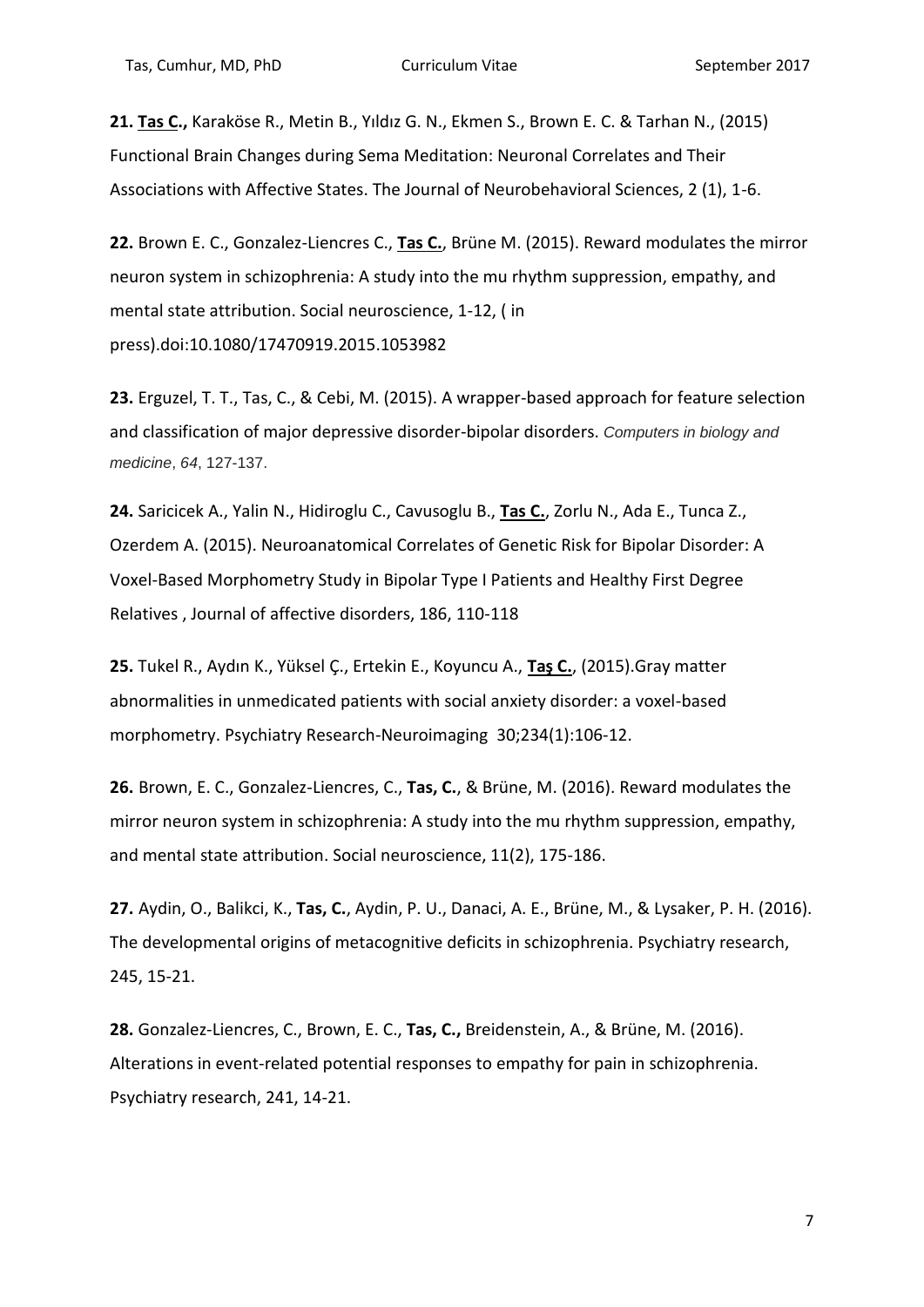**29. Tas, C**., Mogulkoc, H., Eryilmaz, G., Gogcegoz-Gul, I., Erguzel, T. T., Metin, B., & Tarhan, N. K. (2016). Discriminating schizophrenia and schizo-obsessive disorder: a structural MRI study combining VBM and machine learning methods. *Neural Computing and Applications*, 1-11.

**30.** Aydin, O., Balikci, K., **Tas, C**., Unal Aydin, P., Cokmus, F. P., & Esen Danaci, A. (2017). The comparison of executive functions, social cognition and plasma oxytocin level between mothers' of schizophrenia patients and healthy control: searching for a new endophenotype. A*natolıan journal of psychıatry*, *18*(4), 307-313.

**31.** Tarhan, N., Metin, B., **Taş, C**., Kaya, B. S., & Krzan, F. Z. (2017). The relationship between responsiveness to social and monetary rewards and ADHD symptoms.

**32**. Metin, S., Metin, B., **Tas, C**., & Tarhan, N. (2017). Connectivity differences between bipolar disorder, unipolar depression and schizophrenia. *European Psychiatry*, *41*, S348.

**33**. Erdeniz, B., Serin, E., İbadi, Y., & **Taş, C**. (2017). Decreased Functional Connectivity in Schizophrenia: The Relationship between Social Functioning, Social Cognition and Graph Theoretical Network Measures. *Psychiatry Research: Neuroimaging*. http://dx.doi.org/10.1016/j.pscychresns.2017.09.011

## **Book chapters**

**34.** Lysaker HP., Dimaggio G., Brüne M. (Editors), 2014. Social cognition and metacognition in schizophrenia: Psychopathology and treatment approaches. Chapter 2- Brown E., **Tas C.**, Gonzeles A., Brüne M. Neurobiological underpinnings of social cognition and metacognition in schizophrenia spectrum disorders. San Diego, CA: Academic Press/Elsevier.

**35.** Lysaker HP.; Dimaggio G., Brüne M. (Editors), 2014. Social cognition and metacognition in schizophrenia: Psychopathology and treatment approaches. Chapter 21-**Tas C.**, Brown E., Gonzeles A., Brüne M. Experimental usage of Oxytocin to combat deficits in social cognition. San Diego, CA: Academic Press/Elsevier.

**36.** Chen, Y., & Kateb, B. (Eds.). (2017). *Neurophotonics and Brain Mapping*. Chapter 28- Tarhan N., Krzan F., Cebi M., Ekmen S., Erguzel T., Ozekes S.,Unsalver B. and **Tas C**., EEG biomarkers in depression, New York, CRC Press, Taylor&Francis.

**Selected Conference Papers, Seminars and Published Abstracts:**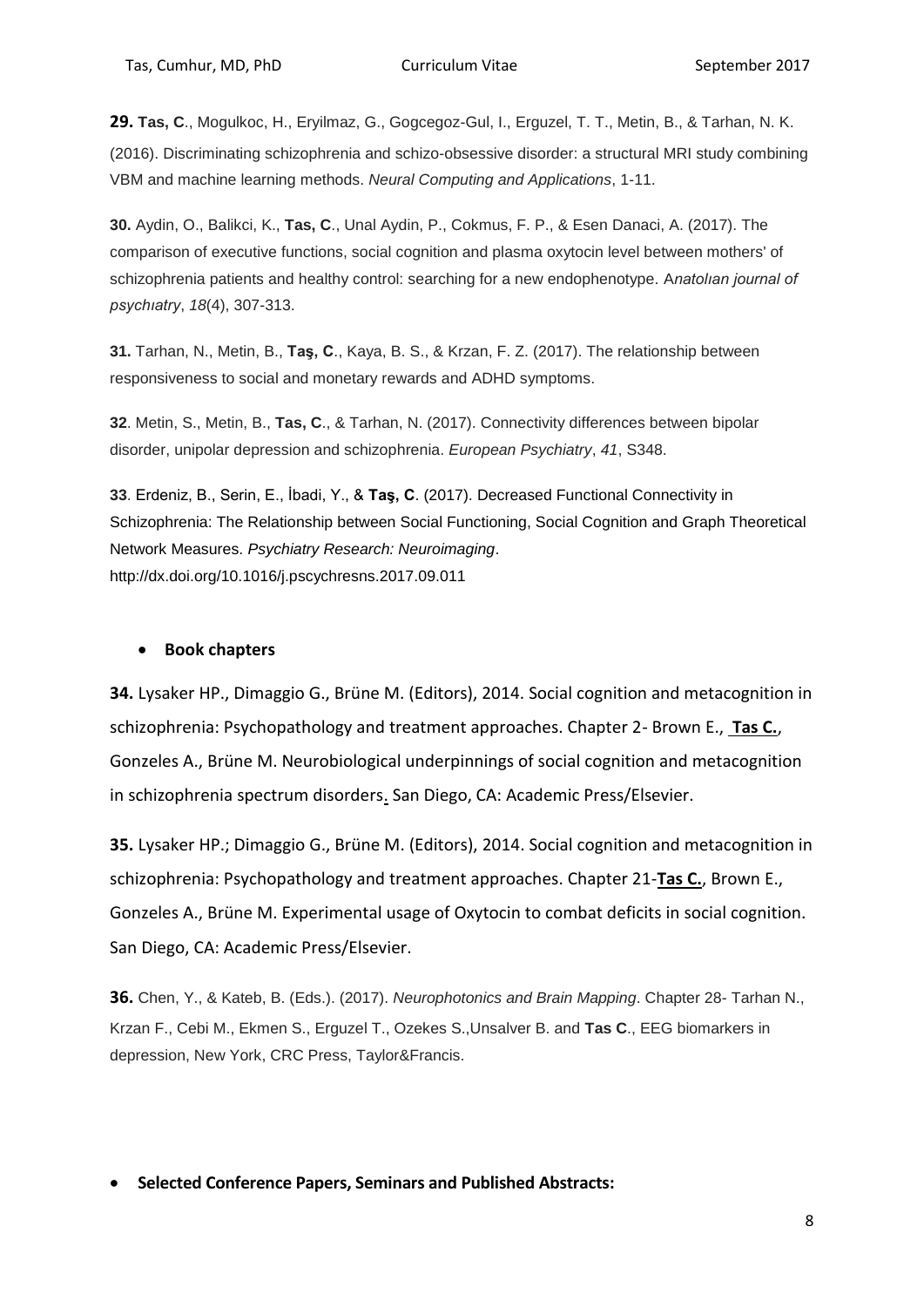**38.** Danaci .E, Gulseren L, **Tas C.,** Cubukcuoglu Z. Factors that affect the perceived family burden of the families which has a schizophrenic member, 11 th Spring Symposium of Turkish Psychiatry Association, Turkey, 2007.

**39. Tas C.**, Interventions to improve social cognition in schizophrenia: Review 45th National Congress of Turkish Psychiatry Association, Turkey, 2009.

**40**. **Tas C.**, Danaci AE, Cubukcuoglu Z. The validity and reliability study of Need for closure scale for Turkish people. Poster 14th Psychiatry Spring Symposium of Turkish Psychiatry Association, Turkey, 2010.

**41**. **Tas C.**, A.E. Danaci Workshop: Family involved social cognition and interaction training , 15 th Spring Symposium of Turkish Psychiatry Association, Turkey, 2010.

**42. Tas C.,** Neurocognitive improvements in psychosocial interventions in schizophrenia, 47 th National Congress of Turkish Psychiatry Association, Turkey, 2011.

**43. Tas C.,** Computerized cognitive remediation in Schizophrenia, 47 th National Congress of Turkish Psychiatry Association, Turkey, 2011.

**44.Tas C.,** Brown EC., Esen-Danacı A., Lysaker P., Brüne M.,. Motivation and metacognition as predictors of occupational functioning in remitted schizophrenia patients, 3rd Biennial Schizophrenia International Research Society Conference, Italy, 2012.

**45.** Brown EC**. ,Tas C.** , Esen-Danacı A., Lysaker P., Brüne M. How separable are the domains of social cognitive deficits in schizophrenia?, 3rd Biennial Schizophrenia International Research Society Conference, Germany, 2012.

**46.** Brown EC., **Tas C.,** Esen-Danacı A., Brüne M. Social approach and avoidance in schizophrenia: The relationship with paranoia, social cognition and oxytocin. Jahreskongress der Deutschen Gesellschaft für Biologische Psychiatrie, Germany, 2012.

**47. Tas C.,** Brown EC., Esen-Danacı A., Brüne M. The role of plasma oxytocin and cortisol levels and metacognition on social learning and social stress response in schizophrenia patients. Jahreskongress der Deutschen Gesellschaft für Biologische Psychiatrie, Germany, 2012.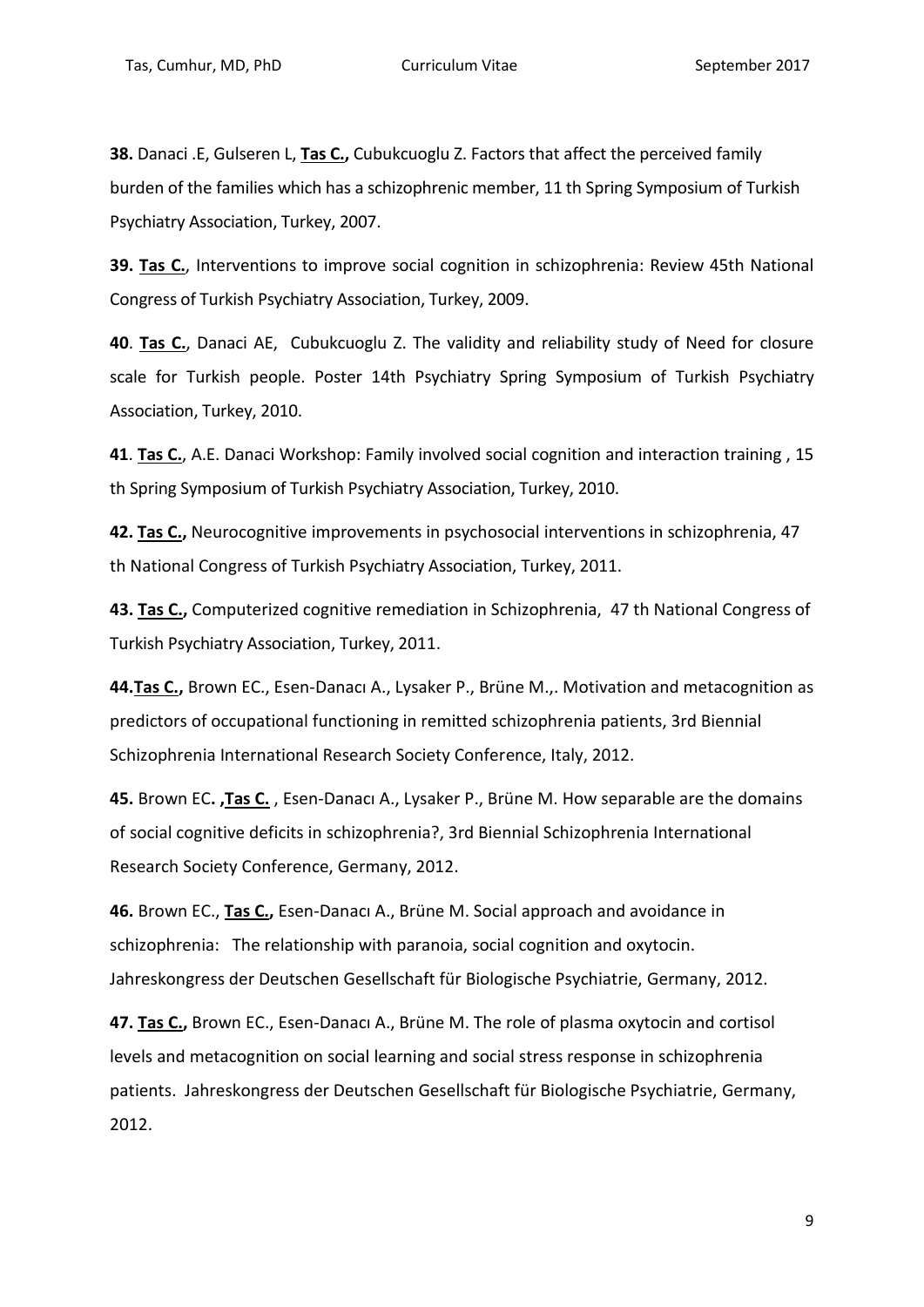**48. Tas C.** Family assisted social cognition and interaction training: The impact of micro social community on the outcome of social cognitive remediation. Neurex Symposium-Cognitive Disorders and remediation in schizophrenia and other mental diseases, France, 2013.

**49**. **Tas C.** Understanding Social Cognition in Schizophrenia: An Alternative Approach Through Endogenous Oxytocin Faculty. Bahcesehir University, Berlin Campus -Different Faces of Cognition: From Theory to Clinical Practice, Germany, 2013.

**50.** Gonzalez-Liencres C., **Tas C.,** Brown EC. Erdin S., Onur E., Cubukcoglu Z., Aydemir O., Esen-Danaci A., Brüne M. Oxidative stress is related to neurocognitıon but not social cognition in patients with schizophrenia. 3rd Biennial Schizophrenia International Research Society Conference, , İtalya, 2014.

**51. Tas C**., Hızlı-Sayar G. Can electroencephalographic cordance patterns distinguish trichotillomania and obsessive compulsive disorder? 6. Uluslararası Psikofarmakoloji Kongresi & Uluslararası Çocuk ve Ergen Psikofarmakoloji Sempozyumu, Türkiye, 2014.

**52. Tas C.** Social Brain. 11. Uluslararası Sinirbilim Kongresi, Türkiye, 2014.

**53. Tas C.** NMDA hypofunction hypothesis in schizophrenia. 2nd Eurasian Regional Congress of Biological Psychiatry. Türkiye, 2014.

**54. Tas C.** The use of QEEG in biological classification of psychiatric disorders. 2nd Eurasian Regional Congress of Biological Psychiatry. Türkiye, 2014.

**55.** Çebi M., Moğulkoç H., **Taş C.,** Bayram A., Tan O., Tarhan N. Electrophysiological differences in EEG: A comparative study between unipolar and bipolar depression. 2. Eurasian Biological Psychiatry Congress. Türkiye, 2014.

**56. Tas C.** fMRI and Behavioural Correlates of Sufi Meditation. 2014 Joint Annual Meeting ECNS. Canada, 2014.

**57. Tas C.**, Mogulkoc H., Eryilmaz G., Gogcegoz-Gul I., Tarhan N., A Comparison of Schizophrenia with Schizo-obsessive Disorder: A VBM Study. Joint Annual Meeting ECNS. Canada, 2014.

### **VOLUNTEER WORK EXPERIENCE**